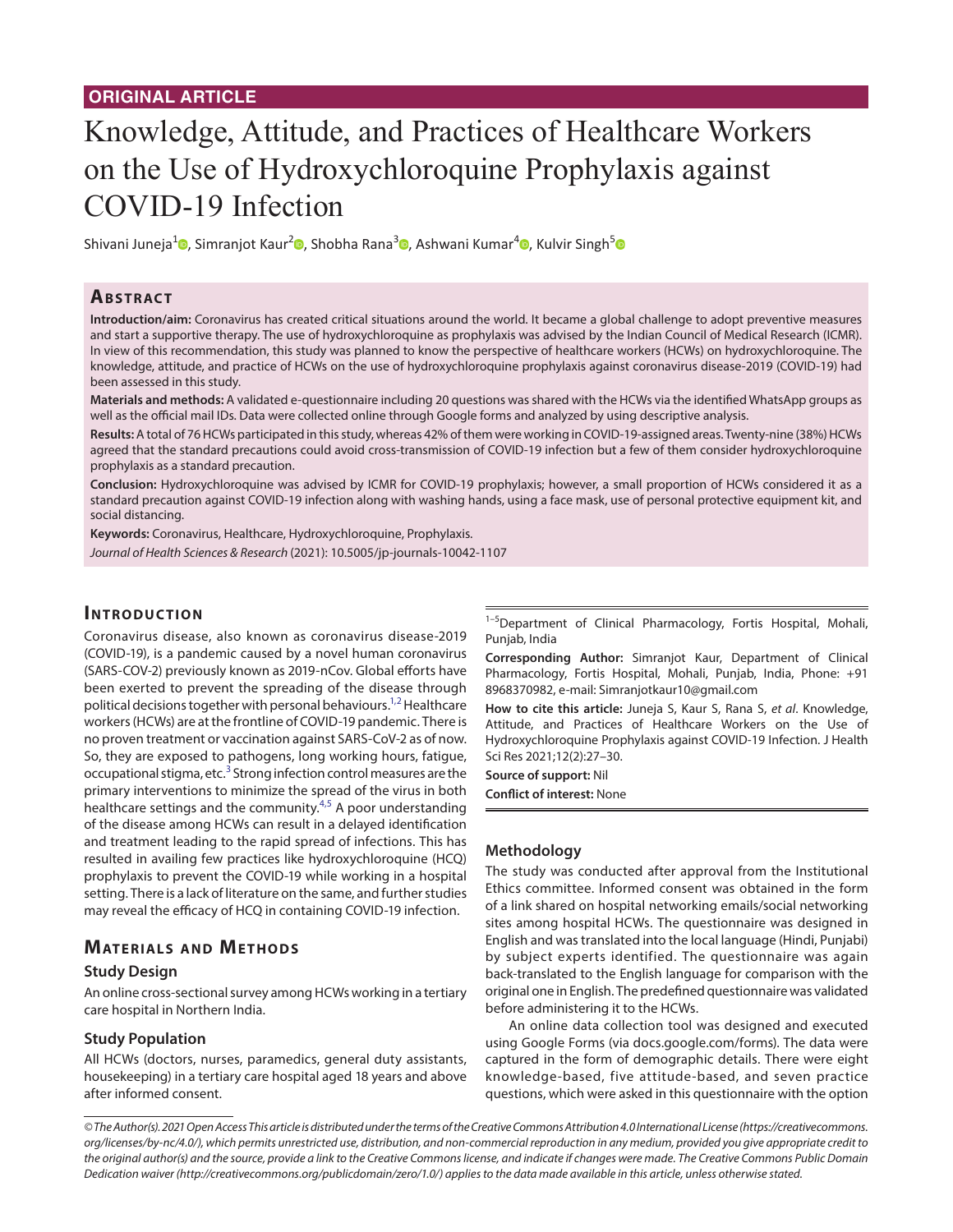of selection of multiple answers in each question. The Google Form link to the questionnaire was shared with the enrolled participants via the identified WhatsApp groups as well as the official mail IDs. The collected data were analyzed by using descriptive analysis.

# **RESULTS**

A total of 76 HCWs opted in this study [\(Fig. 1](#page-1-0)). Knowledge: 33 (43%) of the participants quoted social/news media and regulatory agencies as the source of information in COVID-19. A majority of them marked cough, fever, sore throat, headache, diarrhea, and myalgia as the common symptoms associated with COVID-19 infection ([Fig. 2\)](#page-1-1). Thirty-two (42%) out of 76 were currently working in COVID-designated areas of the hospital.

Out of 76 HCWs, 53 (70%) and 13 (17%) answered that HCQ prophylaxis is recommended by Indian Council of Medical Research (ICMR) and World Health Organization (WHO), respectively. Nine (22%) out of 40 doctors and 11 (48%) out of 23 nursing staff believed that HCQ prophylaxis is recommended for all HCWs, whereas 10 (25%) doctors and 2 (9%) nursing staff believed that HCQ prophylaxis is recommended for HCWs working in COVID area. In response to a maximum duration of HCQs, 7 weeks is found to be the most common answer ([Fig. 2](#page-1-1)). Twenty-nine (38%) HCWs agreed that hand washing, using a face mask, using personal protective equipment (PPE), and social distancing are the standard precautions to avoid cross-transmission of COVID-19 infection, while 14 (18%) agreed that hand washing, using a face mask, using PPE, social distancing, and HCQ prophylaxis are necessary altogether. Attitude: This consisted of five questions ([Table 1](#page-1-2)). Practice: Thirty-nine (51%) have taken HCQ prophylaxis advised by colleagues (5%), doctor (14%), hospital administration (22%), and self (8%). Fourteen (18%) experienced adverse effects on HCQ prophylaxis such as blurred vision, vomiting, abdominal cramps, diarrhea, gastritis, mood swings, insomnia, palpitations, and nightmares. Ten (13%) discontinued the HCQ prophylaxis due to several reasons such as adverse drug reactions (ADRs), WHO recommendations, and lack of evidence [\(Flowchart 1\)](#page-2-5).

# **Dis c u s sio n**

The purpose of this study was to assess the knowledge, attitude, practice, and use of HCQ prophylaxis among doctors, nurses, and other supporting staff of a hospital. We found that social/ news media and regulatory agencies constitute a major source of information in COVID-19. A similar study was conducted in Nigeria revealing the use of social media and TV as the major tools for information. Right after the WHO declared COVID-19 as a pandemic, they uploaded various guidelines and information online about COVID-19. Such information is reliable and eliminates the misinformation or misconception about a disease.<sup>[5](#page-2-4)</sup>



<span id="page-1-0"></span>**Fig. 1:** Profession of HCWs



<span id="page-1-1"></span>**Fig. 2:** Common symptoms of COVID-19

<span id="page-1-2"></span>

| Table 1: Attitude questions |
|-----------------------------|
|-----------------------------|

| <i><u><b>Ouestions</b></u></i>                                                                                          | Agree (%) | Disagree (%) | Neither agree<br>nor disagree (%) | Strongly<br>agree (%) | Strongly<br>disagree (%) |
|-------------------------------------------------------------------------------------------------------------------------|-----------|--------------|-----------------------------------|-----------------------|--------------------------|
| Do you think the HCQ prophylaxis is important in<br>all HCWs?                                                           | 29        | 18           | 45                                | 4                     | 4                        |
| Do you think the HCQ prophylaxis will provide a<br>complete protection against COVID-19 infection?                      | 13        | 33           | 41                                |                       | 12                       |
| Do you think the standard precautions are<br>equally important after HCQ prophylaxis?                                   | 23        | 5            | $\overline{4}$                    | 63                    | 5                        |
| Do you think taking HCQ prophylaxis will help<br>you to combat COVID-19 infection even though<br>working in COVID area? | 21        | 20           | 45                                | 5                     | 9                        |
| Do you think India is in a good position to<br>contain COVID-19 infection?                                              | 32        | 30           | 22                                |                       | 11                       |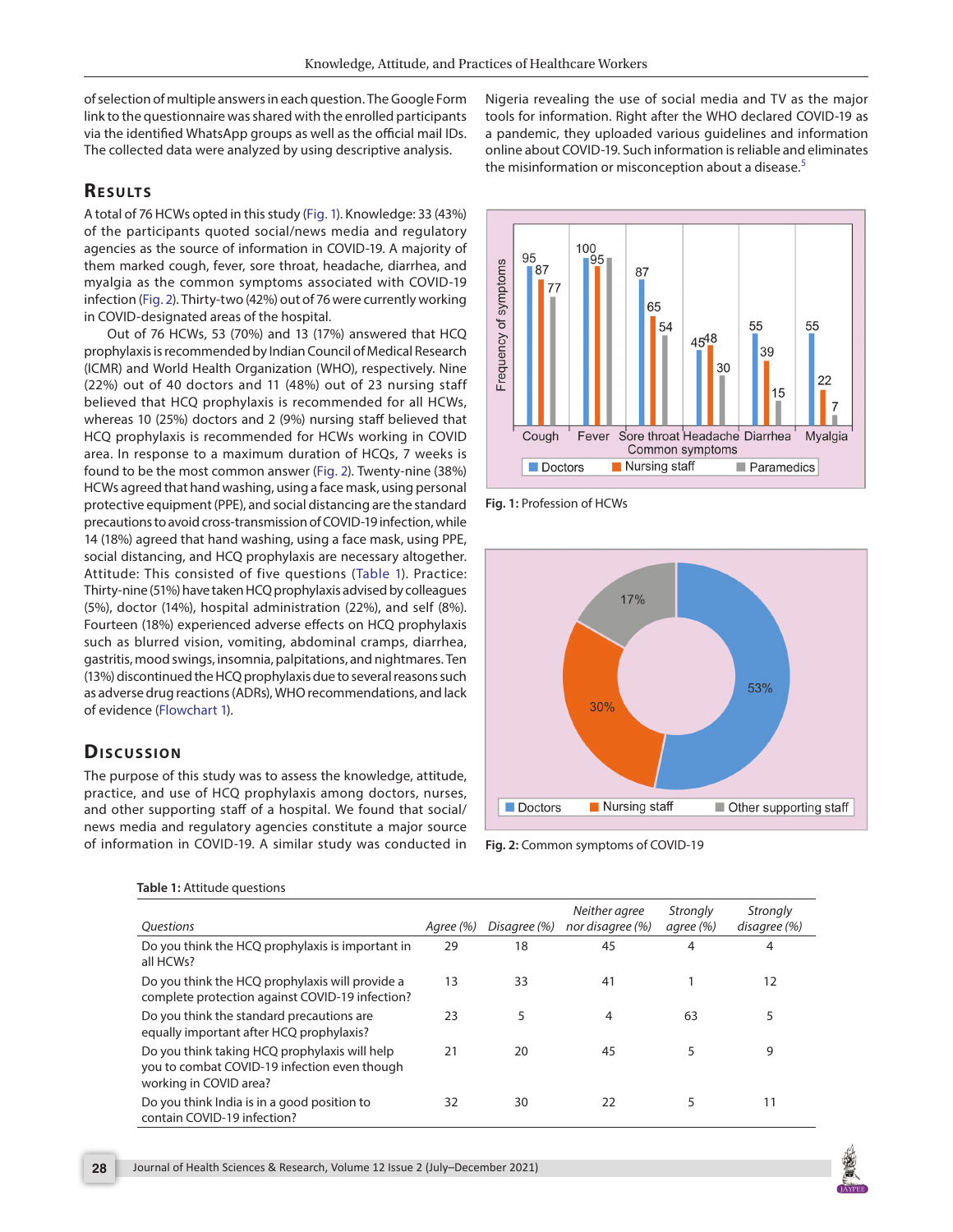#### <span id="page-2-5"></span>**Flowchart 1:** Practice questions



We found that the doctors had a higher knowledge of symptoms and perhaps the reasons can be the professional expertise and direct involvement with patients. Similarly, a study by Bhagavathula et al. showed a sound knowledge regarding COVID-19 in doctors in comparison with other HCWs. They also created awareness against the symptoms of the disease and use preventive measures to stop the transmission of COVID-19.<sup>[6](#page-2-6)</sup> Another study illustrates similar trends representing broad knowledge of doctors compared to nurses and paramedical staff.<sup>7</sup> This study is aligned with the study by Singh et al.; most of the participants believed that HCQs are recommended by ICMR, whereas only 38% believed it is for all HCWs and 81% believed that the maximum duration of HCQ prophylaxis is for 7 weeks.<sup>[8](#page-3-1)[,9](#page-3-2)</sup> Whereas 42% of participants of the study are currently working in the COVID area, only 38% of them had knowledge regarding precautionary measures such as hand washing, using a face mask, using PPE, and social distancing as standard precautions for COVID-19. We found more awareness on personal protection in this study in comparison with a study by Jindal et al., which revealed poor knowledge regarding the use of masks and PPE[.10](#page-3-3)

Similar to other studies, our findings in the attitude of HCWs show that 33% of the respondents agreed that HCQ prophylaxis is important in all HCWs; 14% of participants thought HCQ prophylaxis will provide a complete protection against COVID-19 infection; 26% believed that taking HCQ prophylaxis will help you to combat COVID-19 infection even though working in the COVID area; and 85% believed that standard precautions are equally important after HCQ prophylaxis.<sup>[8](#page-3-1)</sup>

In the context of practice, a total of 51% have taken HCQ prophylaxis. Of them, 18% experienced ADRs on HCQ prophylaxis; therefore, 13% discontinued the HCQ. Similarly, in another study, 21% did not complete the drug course and 13% had experienced mild ADRs[.11](#page-3-4)[–14](#page-3-5) The safety profile of HCQs for prophylaxis of COVID-19 was a major concern in concordance with various other studies.<sup>15</sup>

## **CONCLUSION**

The knowledge, attitude, and practices (KAP) revealed a difference in knowledge among doctors, nursing staff, and other supporting with regard to symptoms of COVID-19 and recommendations of HCQ prophylaxis. HCQ was advised by ICMR; however, a small proportion of HCWs considered it as a standard precaution against COVID-19 infection along with washing hands, using a face mask, use of PPE kit, and social distancing. The pandemic brought to light various drugs for pre-exposure prophylaxis of COVID-19. Continued education of HCWs on proven preventive practices (handwashing, masking, social distancing) is recommended for the prevention of COVID-19 pandemic. However, the scarcity of evidence on chemoprophylaxis of COVID-19 remains unfolded till proven.

### **ORCID**

*Shivani Juneja* [h](https://orcid.org/0000-0001-5324-7400)ttps://orcid.org/0000-0001-5324-7400 *Simranjot Kaur* [h](https://orcid.org/0000-0003-3110-2838)ttps://orcid.org/0000-0003-3110-2838 *Shobha Rana* [h](https://orcid.org/0000-0002-0034-0115)ttps://orcid.org/0000-0002-0034-0115 *Ashwani Kumar* [h](https://orcid.org/0000-0003-0063-0806)ttps://orcid.org/0000-0003-0063-0806 *Kulvir Singh* [h](https://orcid.org/0000-0002-3749-7079)ttps://orcid.org/0000-0002-3749-7079

#### **Re f e r e n c e s**

- <span id="page-2-0"></span>1. World Health Organization. Coronavirus disease-2019 (COVID-19) Situation Report-51. Geneva: WHO. 2020 [Accessed May 10, 2020]. Available from: www.who.int/emergencies/diseases/novelcoronavirus-2019/situation-reports.
- <span id="page-2-1"></span>2. Zhu N, Zhang D, Wang W, et al. A novel coronavirus from patients with pneumonia in China, 2019. N Engl J Med 2020;382(8):727–733. DOI: 10.1056/NEJMoa2001017.
- <span id="page-2-2"></span>3. Li Q, Guan X, Wu P, et al. Early transmission dynamics in Wuhan, China, of novel coronavirus-infected pneumonia. N Engl J Med 2020;382:1199–1207. DOI: 10.1056/NEJMoa2001316.
- <span id="page-2-3"></span>4. Olum R, Chekwech G, Wekha G, et al. Coronavirus disease-2019: knowledge, attitude, and practices of health care workers at Makerere University Teaching Hospitals, Uganda. Frontiers in Public 2020;8:181. DOI: 10.3389/fpubh.2020.0018.
- <span id="page-2-4"></span>5. Reuben RC, Danladi MMA, Saleh DA, et al. Knowledge, attitudes and practices towards COVID-19: an epidemiological survey in North-Central Nigeria. J Community Health 2021;46(3):457–470. DOI: 10.1007/s10900-020-00881-1.
- <span id="page-2-6"></span>6. Bhagavathula AS, Aldhaleei WA, Rahmani J, et al. Knowledge and perceptions of COVID-19 among health care workers: cross-sectional study. JMIR Public Health Surveill 2020;6(2):e19160. DOI: 10.2196/19160.